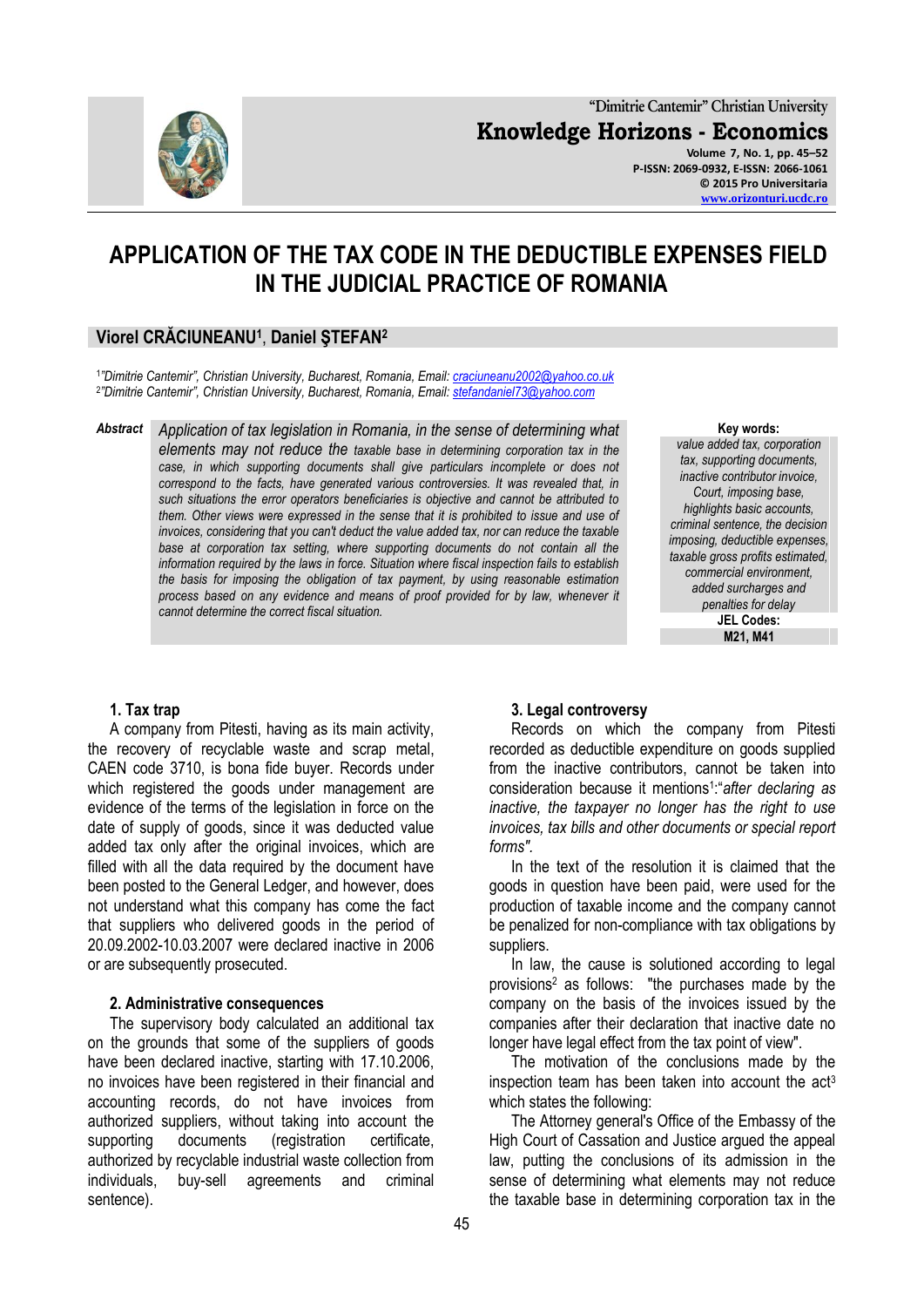case, in which supporting documents shall give particulars incomplete or does not correspond to reality. In applying legal provisions<sup>4</sup>, courts do not have a unified point of view.

Thus, some courts have ruled that emergency may unavoidably surround the manifest, the applicants, beneficiaries of the goods or services supplied or rendered, have no legal possibility to verify that the companies which have submitted the appropriate justifications have been pre-printed on legal means or if I am correct the registration numbers at the trade registry office specified by the suppliers or service providers, nor verify the documents on which they have received from them have all the boxes filled in properly.

In motivating this view was held that economic operators are recipients of goods and services that cannot be liable for an offence culpable made by other legal entity because it would violate the principle of good faith in commercial relations. It was pointed out that in such situations the error operators beneficiaries is objective and cannot be attributed to them, unobserving form of invoices or other documents issued by suppliers of goods or service providers, nor their legal situation at the time of drawing up the supporting documents.

Other courts, however, have ruled that it is forbidden to issue and use of invoices that do not meet the requirements of supporting documents, in the meaning of the legal<sup>5</sup> provisions, considering that you can't deduct the value added tax, nor can reduce the taxable base on profit tax setting where supporting documents do not contain all the information required by the laws in force on the date on which the operation is applied for deduction of value added tax.

Through the fiscal frame<sup>6</sup> it states that: *"the taxable profits are calculated as the difference between the income from any source and expenditure incurred for the purposes of revenue from tax year, minus nontaxable income and non-deductible expenses added"*  and that*: "in determining the taxable profit shall be taken into account and other similar revenue and expenditure items according to the implementing rules".*

The general rule is that the algorithm for calculating taxable profit, a deduction may be made for any identified proportion or part of an expense that is incurred entirely<sup>7</sup>.

The other legal notices<sup>8</sup> it is stated that: "revenue *and expenditure to be taken into account in determining the taxable profit shall be those recorded in the accounts according to the accounting rules under the law on accountancy data, republished, with subsequent amendments and additions, as well as any other similar revenue and expenditure items, minus non-taxable income and non-deductible expenses are added."*

However, the meaning of provisions<sup>9</sup> states: "are *treated as expenses deductible only expenditure incurred for the purposes of taxable income, including those regulated by normative acts in force".*

In this regard, however, is to note that<sup>10</sup> "are not *deductible, inter alia: the expenditure recorded in the accounts, which isn't based on a supporting document, according to the law, to make proof of the operation or management, as appropriate, in accordance with the rules".*

As a result, according to these rules without quibble, cannot be diminished tax base the tax on profits if the documentary evidence does not contain or does not supply all the information required by the laws in force at the date of transactions.

Deducting tax is an issue from the point of view of fairness and morality of the taxpayer, because according to its application generates financial benefits disproportionately to the rich and strong<sup>11</sup>.

### **4. The current law. Reasons for change**

General Direction of Public Finances through the County Administration of Local Public Finances, Fiscal Inspection Service has forwarded an address to the Prosecutor of the County Court, the Criminal Division stating that as a result of checks, it says that the company from Pitesti compromised the State budget by the amount of 1.404.043 lei, and motivates. The basis for imposing the tax on the profit for the years 2006 and 2007 was modified, with the amounts arising from the entrance of goods origin documents from taxpayers declared inactive, such as other privately owned commercial companies considering a regulatory act that contains the list of inactive taxpayers<sup>12</sup>. Thus infringed the legal framework<sup>13</sup> which specifies that: *"shall not be taken into account by the tax authorities the transactions carried out with a taxpayer declared inactive by order of the President of the National Tax Administration Agency".* 

In turn, Prosecutor of the County Court, Criminal Division have send an address to the Ministry of Administration and Interior, by the County Police Inspectorate, which filed by Fraud Investigation Service a report with the proposal not to criminal proceed against the administrator of the company, the frame in question.

General Direction of Public Finances County, made an address to the local Tribunal in the form of complaint against the resolution given by the Prosecutor of the local Court in the criminal file which has ordered to confirm the police proposal not to bring prosecutions against the administrator of the company from Pitesti, researched in terms of crime and punished in legal framework<sup>14</sup> not being met constituents, without intent as a form of guilt.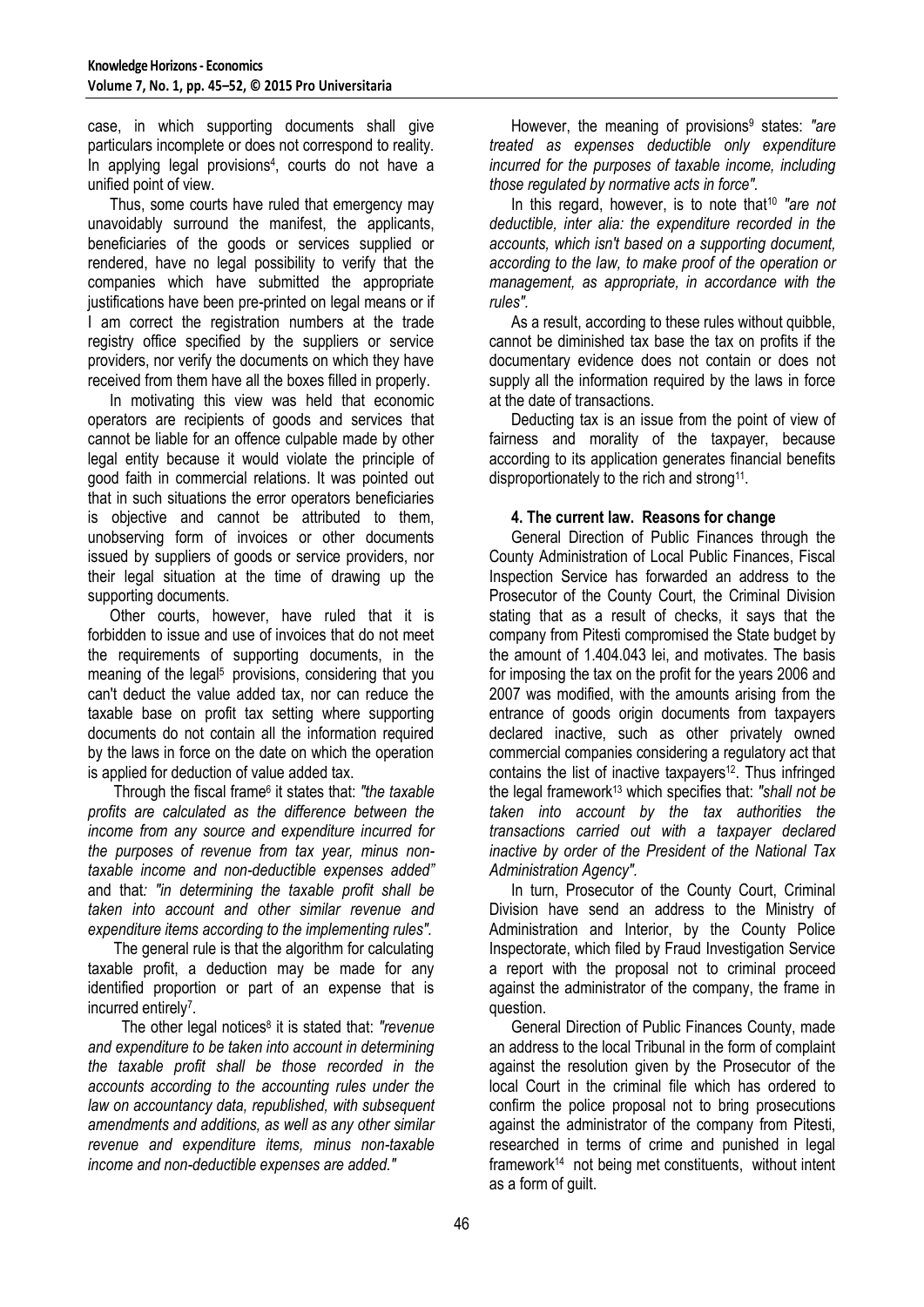County Court Criminal Division, in public meeting, passed a criminal sentence<sup>15</sup> arguing that in question are not met the constitutive elements of crime of tax evasion and the solution of the Prosecutor not to prosecute against an administrator is lawful and reasoned.

Those detained, in the sense that certain suppliers of intimate would be declared inactive because it does not have functioned on the premises stated or that have not submitted their balance sheets as provided by law, cannot be attributed to intimate.

In the report with the proposal not to prosecute, it follows that all the goods which were purchased by the intimate have been paid through promissory notes, bank documents, so all operations made by intimate were transparent operations.

In the preceding acts carried out in the question, it was noted correctly by the prosecution that the companies that held commercial relations with the company from Pitesti, in the period 2000-2006, for the purchase of ferrous materials, have issued invoices for tax collection, authorization certificates of registration and certificates of registration tax of those companies, merchandise being paid through money orders.

The intimate not concerned proceeded to highlight accounting acts and other legal documents of expenses based on actual operations or to highlight some fictionalized.

### **5. Case study**

The National Agency for fiscal administration, through the General Directorate of public finance of the District issued a decision concerning the settlement of the appeal made by the company from Pitesti, whereby:

(a) dismissed as unfounded the appeal lodged against the decision imposing for the amount of 283875 lei (263335 lei profit tax and tax on the amount of 20540 lei added value tax);

(b) partial termination of the imposing decision, for the amount of 1115113 lei (lei 222067 value added tax, 167603 lei penalties of delay increases relating to value added tax, profit tax 289771 lei and 435672 lei increases and penalties for delay relating to corporation tax).

The National Agency for fiscal administration, through the General Directorate of Public Finance of the District has ordered another tax inspection, in which case his advisors have drawn up a tax inspection report and a decision to impose additional tax obligations relating to the payment of tax in the amount of inspection 85685 lei - rises and late penalties relating to corporation tax, 18459 lei increases of late - relating to value added tax and 1243 lei - penalties of delay relating to value added tax.

The company from Pitesti challenged these tax acts, at the County Court, Civil Division.

According to the law16, what specifies: *"The resolution of complaints, the settlement will have jurisdiction in relation to the surveys in question, in so far as they have implications for tax issues"*. In this sense the Comptroller responded to the following objectives formulated by the Court<sup>17</sup>:

Goal no. 1: the expert will rule if the amount of 6156 lei corresponding to tax invoice issued by a supplier from Galati was deductible for tax purposes.

In 2002 the company has deducted the value added tax in the amount of lei, corresponding to tax invoice dated 20.09.2002 issued by a trader from Galaţi, without requiring the supplier a copy of tax registration certificate<sup>18</sup> .

In this regard, the expert calculated: the increase for delay in amount of 9826 lei and penalties for delay in amount of 1243 lei.

Goal No. 2: the expert will rule whether the amount of 14384 lei - representing value added tax - has been deducted by the challenger from the original invoices, after observing data required by law.

The amount of 14384 lei, representing payable value added tax, fixed as flow for the company from Pitesti, on the basis of tax inspection report, has the following members:

(a) The wrong calculation of the commercial add for the amount of 36566 lei with a value added tax of 6948 lei, as a result of goods downloads for December 2004.

Against this finding of the supervisory body the expert has not identified violations of the legal provisions<sup>19</sup>.

(b) Taxpayer in Pitesti has not adjusted value added tax initially deducted related to the reduction of the value of the production hall inventory, as a result of the assessment report drawn up on the date of November 30, 2007 and, in accordance with the legal provisions<sup>20</sup>, establishing for the petitioner a supplementary tax on added value, in amount of 7436 lei.

The expert took into account records: evaluation report to the fixed asset that is named "production Facility in the area of 1,507, 23 sqm." and the balance of fixed assets, which included: a the input value of a 67126 lei, a total depreciated value of 4812 lei and the remaining depreciation value of 62314 lei.

Towards these items was calculated the reconciled total value of 27991 lei = [67126 lei-(4812 lei + 112 lei/depreciation for the month in progress)]-[(67126 lei – 4812 lei – 112 lei) x 55%)] = (62202 lei - 34211 lei), amount that corresponds with the one mentioned in the evaluation report.

So the value at which should have been calculated the additional value added tax was actually: 6500 lei lei  $=$  (34211 lei/the sum of the decrease value of the hall x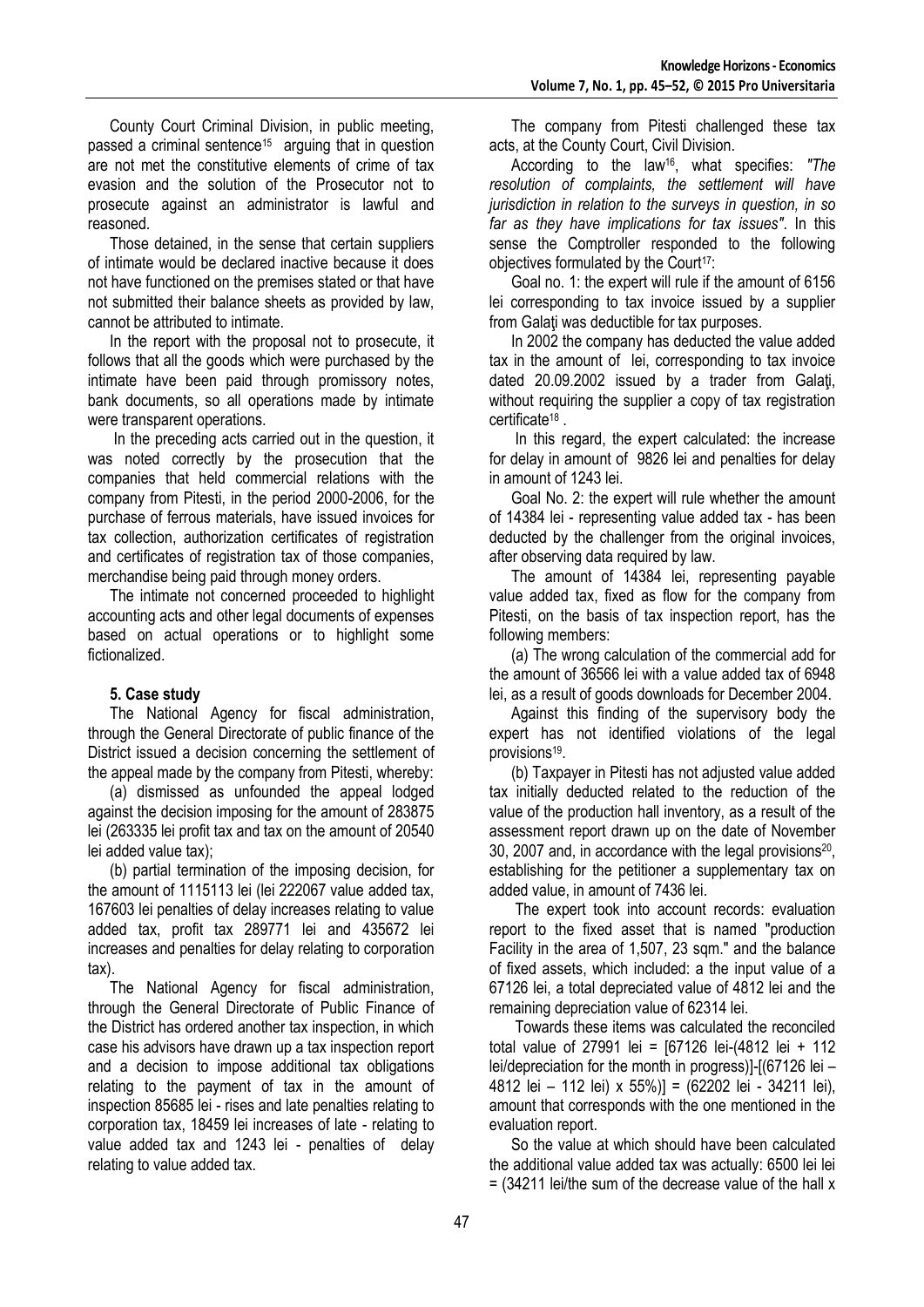19%) and not 7436 lei = 39135 x 19%), mathematical error that stems from the fact that the supervisory body has taken into account the total amount written off in the amount of 4924 lei = (39135 lei - 34211 lei) = (4812 lei + 112 lei) which was operated on the intimate costs. The expert has computed the value of delay increases in amount of 1379 lei.

Objective No. 3: the expert will rule whether for the amount of 263225 lei, representing the profit tax, the challenger had the legal right to deduct profit expenses outlined in the remembered quantum, through the invoices issued by a trader from Ilfov, Romania.

Considering the procedural provisions of the estimate tax base (the estimated profit = estimated revenue – estimated expenses)<sup>21</sup> stating: *"the tax organ establishes the tax base and the obligation of tax payment, by reasonable estimation of the tax base, using any evidence and evidence means provided by law, whenever it cannot determine the correct fiscal*  situation", in conjunction with<sup>22</sup>: "in situations where tax *inspection found that accounting records or tax [...] or documents and information submitted in the course of tax inspection is incorrect, incomplete, [...] ",* in conjunction with<sup>23</sup> : *"Estimation of the tax base will be held in situations such as the [...] do not permit the setting of correct tax bases ".*

Towards these legal provisions, the expert calculated an additional profit tax of 17314 lei = (108213 lei x 16%), following the registration of invoices issued by an inactive contributor for the period 19.10.2006 – 22.12.2006, in value of 532359 lei. The commercial entitiy from Piteşti added a commercial average of 20,327% in 2005, for the management of account 3711 – ferrous. For estimated incomes of 640572 lei = (532359 lei x 120,327%) involves expenditure of goods estimated at the value of 532359 lei and a taxable gross profit estimated by 108213 lei = (640572 lei – 532359 lei). The expert calculated the delay increase in amount of 9021 lei.

Towards these legal provisions, the expert calculated an additional profit tax of 30841 lei = (192756 lei x 16%), following the registration of invoices issued by an inactive contributor for the period 02.01.2007 – 10.03.2007, in value of 1113489 lei. The commercial entitiy from Piteşti added a commercial average of 17,311% in 2006, for the management of account 3711 – ferrous. For estimated incomes of 1306245 lei = (1113489 lei x 117,311%) involves expenditure of goods estimated at the value of 1113489 lei and a taxable gross profit estimated by 192756 lei = (1306245 lei – 1113489 lei). The expert calculated the delay increase in amount of 12828 lei.

Goal No. 4: the expert will rule if the record in the accounting of the invoices issued by the operator of Ilfov, to the company from Pitesti, had legal basis.

The expert analysed the original invoices issued by the company from Ilfov for the contributor from Ploiesti for the period 19.10.2006 – 10.03.2007 in total value of 1645848 lei. The invoices are corresponding to the legal model<sup>24</sup> and are fulfilled with all requested data<sup>25</sup>.

The commercial entity from Pitesti issued entrance reception notes for every good purchased. The goods purchased with the bills in question were paid with money orders through the Bank.

Goal No. 5: The expert will rule if during 2002 – 2008 the challenger company asked and cashed refunds of value added tax. To determine whether the invoices for which has not been granted the right to deduct value added tax by the tax inspection body shall constitute supporting documents.

According to the correspondence from 20.11.2008 send by the The County Public Finance Administration to which reference is made in the criminal sentence dated 06.09.2011, it is stated that: *"in the period 2000- 2008 taxpayer in Pitesti has not requested refunds of value added tax"*, which is also confirmed by the financial-accounting records provided by the respondent's expert.

According to the law26, the invoices issued by the contributor from Ilfov during 19.10.2006 – 10.03.2007, in total value of 1645848 lei, are supporting documents for the company from Pitesti.

Goal No. 6: The expert should determine whether the bills for which no deduction was granted legal have been paid through the Bank.

Goods purchased from the society of the Ilfov County based on 35 invoices issued during 19.10.2006- 10.03.2007, worth a total of 1645848 lei had been paid with money orders through the Bank.

The report looks at the content of the proposal dated 18.08.2009 with proposal for not prosecution issued by the fraud investigation service of the County Police Inspectorate framework, it appears that all the goods which were purchased by the intimate, have been paid through promissory notes, bank documents, so all transactions made by the company from Piteşti were transparent operations, according to the criminal sentence 06.09.2011.

Goal no. 7: the wizard to establish with respect to income taxes and increases delay, which is the source of them, calculating the income tax each year separately.

Accessories for payment (and increases penalties for delay) relating to income tax debts have been calculated on the basis of legal provisions<sup>27</sup>.

The expert calculated the associated increases for delay in amount of 9021 lei for an additional profit tax in amount of 17314 lei, for the year 2006, stating that tax accessories were calculated during 25.01.2007- 30.06.2008.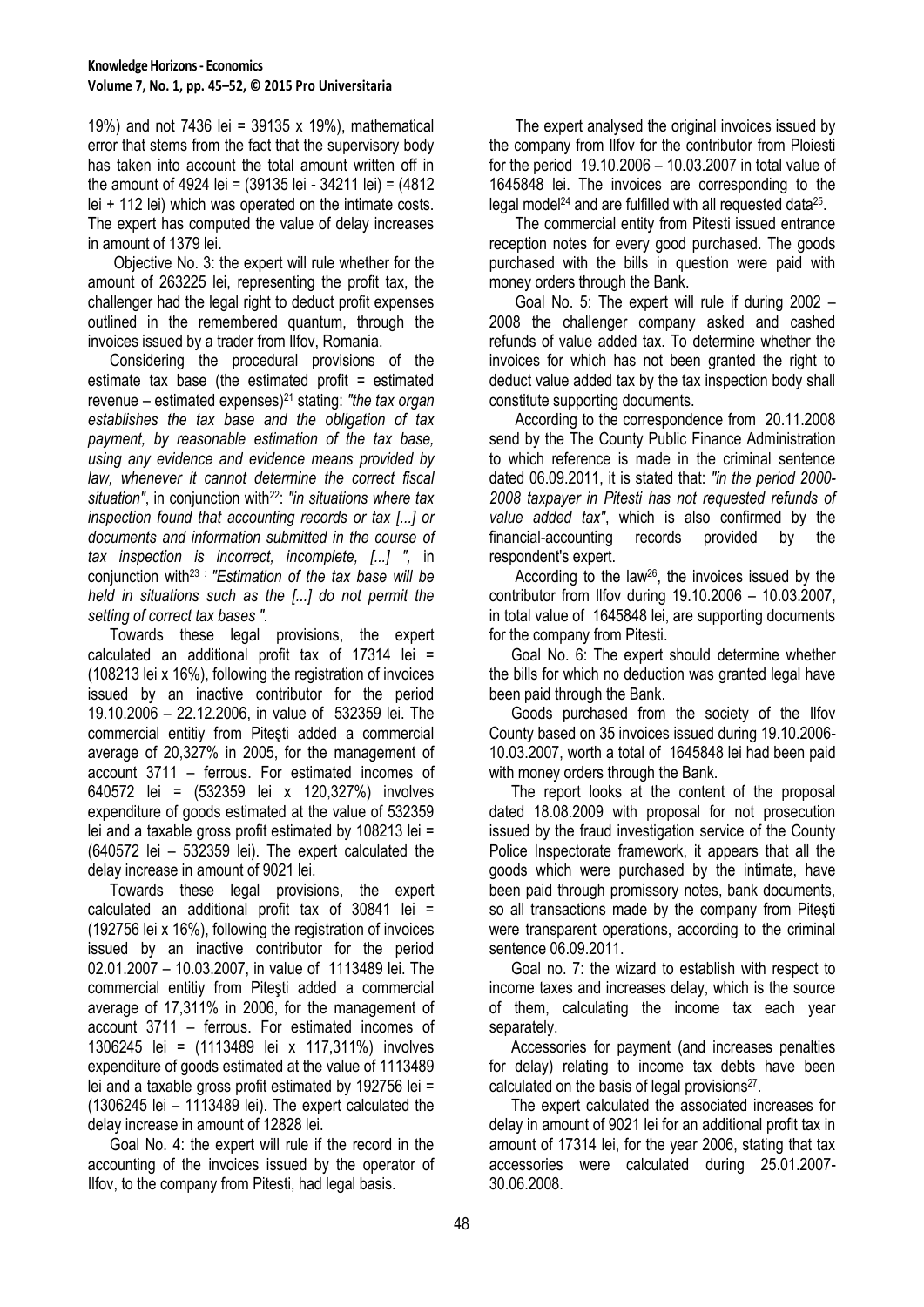The expert calculated the associated increases for delay in amount of 12828 lei for an additional profit tax in amount of 30841 lei, for the year 2007, stating that tax accessories were calculated during 25.04.2007- 30.06.2008.

Considering all those metodological and legal issues, the amounts calculated by the expert are: delay increases in amount of 21849 lei and supplementary tax on profit in amount of 48155 lei.

Goal No. 8: The expert should to determine whether the disputed invoices shall include the particulars required according to legislation – being supporting documents.

The expert will analyse whether the goods purchased from the intimate from the trader in Ilfov, on the basis of those 35 invoices, during the period 19.10.2006-10.03.2007, totalling 1645848 lei, fulfil the conditions for being regarded as documentary evidence.

The company owns the original invoices in accordance with the legal provisions $28$ , and from the analysis of each of the Bills has been found:

1) This includes all mandatory elements of the legal framework29;

2) goods entered into the management of the company and in this case, there are entrance-reception notes;

3) such purchases are linked to taxable transactions.

Goal No. 9: The expert should analyze whether the goods were recorded in the accounts of the company from Pitesti.

The goods supplied by the company of Ilfov, on the basis of 11 tax invoices, during 19.10.2006-22.12.2006 period, totalling 532359 lei, have been recorded in the financial-accounting records of the company from Pitesti, in this regard have been issued entry notesreception for each invoice individually.

The goods supplied by the company of Ilfov, on the basis of tax invoices for the period 24 02.01.2007- 10.03.2007, totalling 1113489 lei, have been recorded in the financial-accounting records of the company from Pitesti, in this regard have been issued entry notesreception for each invoice individually.

Goal No. 10: the expert should to analyze whether the expenses incurred with the goods are joined to the earnings of the same period. For each invoice in part will examine whether they are deductible from legally.

The goods supplied by the company of Ilfov, on the basis of 11 tax invoices, during 19.10.2006-22.12.2006 period, totalling 532359 lei, have been sold to various customers in Romania, documents that were included in the monthly sales journals.

The goods supplied by the company in Ilfov, based on the 24 tax invoice, during 02.01.2007-10.03.2007, totalling 1113489 lei, have been sold to various customers in Romania, invoices were included in monthly sales journals.

Goal No. 11: the expert should to determine whether the goods purchased by the company can be found in the products sold.

Goods supplied from the trader in Ilfov are found in products sold to commercial companies with private capital in our country. These acquisitions have been associated with the development of taxable operations<sup>30</sup>,

because the company has issued and recorded in the accounts of subsequent sales invoices with these goods according to market prices, invoices entered in the journals for sale.

Compared to the total flow in amount of 389262 lei County Administration of Public Finances calculated and recorded in the evidence of the National Tax Administration Agency, Regional General Directorate for Public Finance Ploiesti through technical expertisespecialty accounting, legal, arrived at the following result, totalling 95108 lei, of which 48155 lei: income tax, tax on the value of 12656 lei added to 21849 lei rises, the delay incurred in additional corporation tax, price increases of late 11205 lei relating to value added tax and penalties of 1243 lei delay relating to payable value added tax.

### **6. Conclusions. Proposals**

With regard to profits tax, the amount calculated by the Comptroller is different taking into account the fact that, in the determination of financial results and income tax determined that additional tax payable has not taken account of the second element of calculation, namely the supply of goods.

Objectively, without spending income cannot be achieved. It should have used the procedure to estimate the tax base<sup>31</sup>, (profit = revenue + expenses), in force at that time: "*If the tax body cannot determine the size of the tax, it must consider".*

As a result, technical-legal expertise in the field of accounting32, determined the estimated profit (tax base for corporation tax) on the basis of the average margin of the company from Pitesti, in the previous year for the year concerned.

According to the law<sup>33</sup>, referring to the opposition of the intimate in administrative field, stated: *"the object of the appeal is only the amounts and measures established by the tax in inscribed the title of the administrative act, or claim tax attacked"*.

The claim title is defined<sup>34</sup> as: "the Act by which the *law is established and individualizes the obligation to pay the tax claims, drawn up by the competent authorities or other persons holding entitlement under the law ".* Such titles may be assimilated to*: "order,*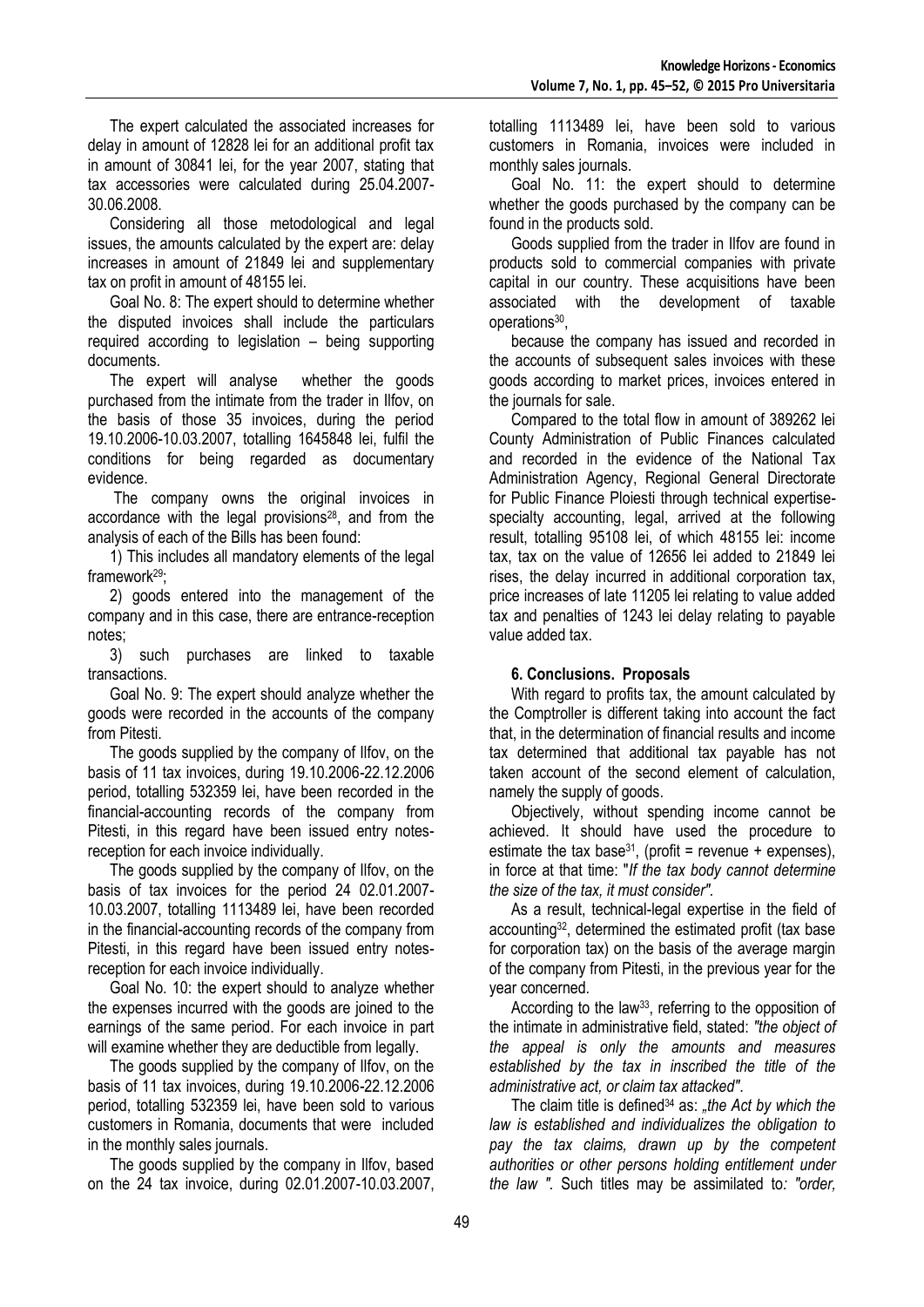*conclusion of the Prosecutor or the Court judgment [...], a prosecutor or court".*

Using the principle of repair, in the American jurisprudence, has led to sharp disagreements between the federal courts and in respect of the proportion of deduction of certain expenses for the purpose of fixing net profit<sup>35</sup>.

How is the controversial case since 1993, the U.S. Supreme Court has imposed some difficult requirements for general expenses deductions. This decision was not without controversy, by limiting expenditure, it has been concluded that: *"this solution limiting the category of deductible expenses can be a trap or a discrimination against tax professionals?"*. In accordance with the specific legal framework (Internal Revenue Code), taxpayers have traditionally able to deduct all expenses "ordinary and necessary" and to conduct a trade or business from the proceeds of the economic operator concerned<sup>36</sup>.

In conclusion the authors considered that both the solution when the expert calculate the tax due to flow through the application of process assessment $37$ , and the solution of the annulment by the Court of the whole control act taking into account the elements identified by the expert, and later with a new tax act taking into account the favourable points to which he made reference<sup>38</sup> , are valid.

### **References**

[1] Kenneth E. Burdon<sup>[1]</sup> (2007), "Accounting for *profits in a copyright infringement action: a restitutionary perspective*", Boston University Law Review, vol. 87, No: 255-288;

[2]Banatte,Jean,Marie&Damtew,Desta(2008)," *Entr epreneurial ExecutivePublisher: The DreamCatchers Gr oup*", LLCAudience: AcademicFormat: Magazine/Journ al,Subject: Business, The DreamCatchers Group, LLC ISSN: [1087-8955,](http://www.freepatentsonline.com/ISSN-1087-8955.html) Desta Damtew, Norfolk State University, Vol. 13, No: 1- 6;

[3]By Richard Schmalbeck and Jay A. Soled (2009), "*Elimination of the Deduction for Business Entertainment Expenses*", The Shelf Project: Revenue - Raising Proposals That Defend the Tax Base,Tax Notes, Dec.10.2007, pp. 1077, Doc 2007-22632, or 2007 TNT 238-37, No: 757-767;

 [4]M R Salvage Limited (2011), "*Travel and subsistence expenses for the self-employed and employees*", Chartered Accountants and Business Advisers, 7/8 Eghams Court, Boston Drive, Bourne End, Buckinghamshire SL8 5YS, [www.mrsalvage.co.uk,](http://www.mrsalvage.co.uk/) No: 1- 4;

 [5]Legea contabilităţii nr.82 din 02.12.1991, republicată, [Monitorul Oficial nr.454 din 18.06.2008,](http://www.dreptonline.ro/monitorul_oficial/monitor_oficial.php?id_monitor=4581) cu modificările şi completările ulterioare;

 [6]Hotărârea nr. 831 din 02.12.1997 pentru aprobarea modelelor formularelor comune privind activitatea financiară şi contabilă şi a normelor metodologice privind întocmirea şi utilizarea acestora, Monitorul Oficial nr. 368 din 19.12.1997;

 [7]Ordinul nr.306 din 26.02.2002 pentru aprobarea Reglementărilor contabile simplificate, armonizate cu directivele europene, Monitorul Oficial nr.279bis din 25.04.2002;

 [8]Legea nr.345 din 01.06.2002, Monitorul Oficial nr.371 din 01.06.2002, cu modificările şi completările ulterioare;

 [9]Legea nr.414 din 26.06.2002 privind impozitul pe profit, Monitorul Oficial nr.456 din 27.06.2002;

 [10]Ordonanţa nr.61 nr.29.08.2002, republicată, privind executarea creantelor bugetare, Monitorul Oficial nr.582 din 14.08.2003;

 [11]Hotărârea nr.1513 din 18.12.2002, pentru stabilirea nivelului dobanzii datorate pentru neplata la termen a obligaţiilor bugetare şi pe perioada amânării sau eşalonării la plată a obligaţiilor bugetare, Monitorul Oficial nr.959 din 28.12.2002;

 [12]Legea nr.571 din 22.12.2003 privind Codul Fiscal, Monitorul Oficial nr.92 din 23.12.2003;

 [13]Ordonanţa nr.92 din 24.12.2003 privind Codul de procedură fiscală, republicat, Monitorul Oficial nr.580 din 05.07.2005;

 [14]Normelor metodologice de aplicare a Legii nr.571/2003 privind Codul Fiscal, aprobate prin Hotărârea nr.44 din 22.01.2004, Monitorul Oficial nr.575 din 04.07.2005;

 [15]Hotărârea nr.1050 din 1.07.2004 pentru aprobarea Normelor metodologice de aplicare a Ordonanţei nr.92 din 2003 privind Codul de procedură fiscală, Monitorul Oficial nr.651 din 20.07.2004;

 [16]Legea nr.210 din 04.07.2005, privind aprobarea Ordonantei nr.20/2005 pentru modificarea și completarea Ordonanței nr.92/2003 privind Codul de procedură fiscală, Monitorul Oficial nr.580 din 05.07.2005;

 [17]Legea nr.241 din 2005, pentru prevenirea şi combaterea evaziunii fiscale, Monitorul Oficial nr.672 din 27.07.2005;

 [18]Ordinul nr.575 din 21.07.2006 privind stabilirea condițiilor și declararea contribuabililor inactivi, Monitorul Oficial nr.701 din 16.08.2006;

 [19]Ordinul nr.832 din 11.10.2006 al Preşedintelui ANAF pentru aprobarea listei contribuabililor inactivi, Monitorul Oficial nr.850 din 17.10.2006;

 [20]Decizia nr.V din 15.01.2007 a Înaltei Curţii de Casație și Justiție, Secțiile Unite, publicată în Monitorul Oficial nr.732 din 30.10.2007;

[21]Ordinul Agenției Naționale de Administrare Fiscală nr.2137 din 2011 privind aprobarea instructiunilor pentru aplicarea titlului IX din Ordonanta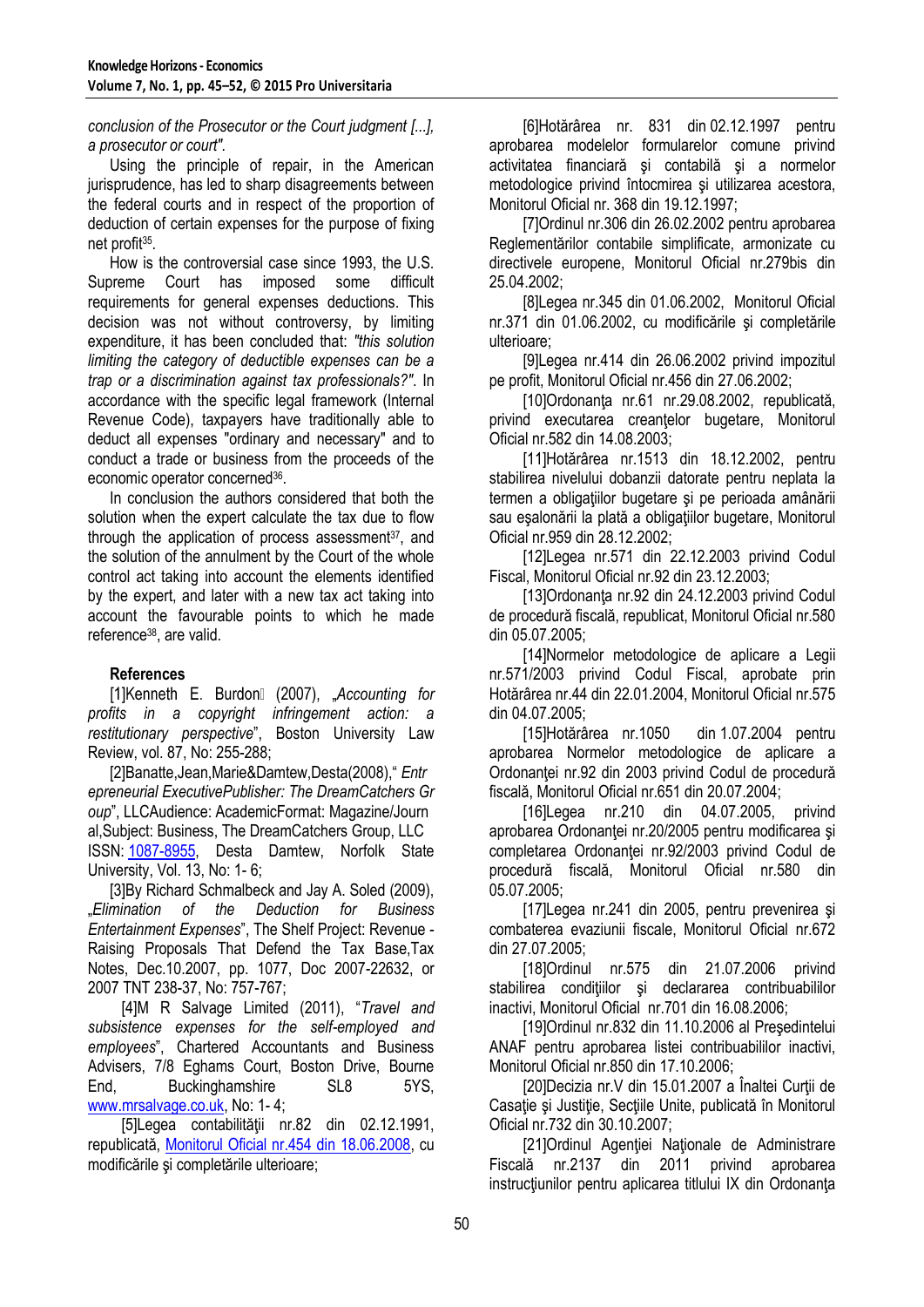|                                                       |  |  |  |  |  |  | nr.92 din 2003 privind Codul de procedură fiscală, |  |  |
|-------------------------------------------------------|--|--|--|--|--|--|----------------------------------------------------|--|--|
| republicată, Monitorul Oficial nr.380 din 31.05.2011: |  |  |  |  |  |  |                                                    |  |  |
|                                                       |  |  |  |  |  |  | [22] Sentinta penală nr. 378 din 06.09.2011, în    |  |  |

dosarul nr.2263/109/2011, Tribunalul Argeş;

 [23]Viorel Crăciuneanu, "*Raport de expertiză tehnică-judiciară, în specialitatea contabilitate*",

înregistrat sub nr.1169 din 15.01.2014 la Tribunalul Arges, pag.  $1 - 50$ ;

[24] Viorel Crăciuneanu, Stefan Gorgoi, "*Răspunsul la obiecţiunile formulate de părţi, în dosarul nr.23042/109/2012*", înregistrat sub nr.8065 din 17.03.2014 la Tribunalul Argeş, pag. 1 – 33.

- <sup>2</sup> Art.11, paragraph 1<sup>^</sup>2 of the Law no. 571 from 22.12.2003, art.3, paragraph (1) and paragraph (2) of the Ordinance no. 575 from 21.07.2006.
- <sup>3</sup> Decision no. V from 15.01.2007 of the High Court of Cassation and Justice, United Departments, The Official Journal no. 732 from 30.10.2007.
- <sup>4</sup> Art. 21, paragraph (4), lit.f) and art.145, paragraph (8), lit.a) and b) of Law no. 571 from 22.12.2003 regarding the Fiscal Code, The Official Journal no.92 from 23.12.2003, art.6, paragraph (2) from Law of accounting no.82 from 1991, republished, The Official Journal no.454 from 18.06.2008.
- <sup>5</sup> Art.6 from Law nr.82 from 02.12.1991, republished, The Official Journal no.454 from 18.06.2008, art. 6 from Decision nr.831 from 1997, The Official Journal no.368 from 19.12.1997.
- <sup>6</sup> Art.19, paragraph (1) from Law nr.571 from 2003 regarding the Fiscal Code, active from 1st of January 2004.
- <sup>7</sup> M R Salvage Limited (2011), "Travel and subsistence expenses for the self-employed and employees", No: 1- 4.
- 8 In Methodological norms for applying the Law nr.571/2003 regarding the Fiscal Code, approved by Decision nr.44 from 22.01.2004, The Official Journal no.575 from 04.07.2005, refers to the dispositions of art.19 from the Fiscal Code.
- <sup>9</sup> Art.21, paragraph (1) from The Fiscal Code, Law nr.571 from 22.12.2003, The Official Journal no.92 from 23.12.2003.
- <sup>10</sup> Art.21, paragraph (4), lit.f) from The Fiscal Code, Law nr.571 from 22.12.2003, The Official Journal no.92 from 23.12.2003.
- <sup>11</sup> By Richard Schmalbeck and Jay A. Soled (2009), "Elimination of the Deduction for Business Entertainment Expenses", No: 757- 767.
- <sup>12</sup> Ordinance nr.832 from 11.10.2006 of the President of ANAF for approving the list of inactive contributors, The Official Journal no.850 from 17.10.2006, through which the private equity legal persons were declared inactive starting from 17.10.2006.
- <sup>13</sup> Provisions of art.11, paragraph 1^2 from Law nr.571 from 22.12.2003 republished, with subsequent amendments.
- <sup>14</sup> Provisions of art.9, paragraph (1), lit.c) from Law nr.241 from 2005, The Official Journal no.672 from 27.07.2005.
- <sup>15</sup>The criminal sentence nr.378 from 06.09.2011, in File nr.2263/109/2011, Argeş High Court.
- <sup>16</sup> Provisions pct.10.4 from Ordinance of the National Agency of Fiscal Administration nr.2137 from 2011 regarding the approval of the instructions for applying Title IX from Ordinance nr.92 from 2003 regarding the Fiscal Procedure Code, republished, The Official Journal no.380 from 31.05.2011.
- <sup>17</sup> Report of technical-judicial expertise, accounting specialty, nr.1169 from 15.01.2014 of the Argeş High Court.
- <sup>18</sup> According to art.29, pct.B, lit.b) from Law nr.345 from 2002, The Official Journal no.371 from 01.06.2002, with subsequent amendments.
- <sup>19</sup> According to Chapter II, section 4, pct.4.63 from Ordinance nr.306 from 26.02.2002 for approving The simplified accounting regulations, harmonized with the European directives, The Official Journal no.279bis from 25.04.2002, art.140, paragraph (1) from Law nr.571 from 22.12.2003 regarding The Fiscal Code, The Official Journal no.92 from 23.12.2003.
- <sup>20</sup> According to art.149, paragraph (4), lit.b) from Law nr.571 from 22.12.2003, republished, regarding The Fiscal Code, The Official Journal no.92 from 23.12.2003.
- <sup>21</sup> According to art.67, paragraph (1) from Ordinance nr.92 from 2003 regarding The Fiscal Procedure Code, republished, The Official Journal no.580 from 05.07.2005.
- <sup>22</sup> According to art.67, paragraph (2), lit.b) from Ordinance nr.92 from 2003 regarding The Fiscal Procedure Code, republished, The Official Journal no.580 from 05.07.2005.
- <sup>23</sup> According to art.65, pct.65.1, lit.a) from Decision nr.1050 from 01.07.2004 for approving The methodological norms for applying the Ordinance nr. 92/2003 regarding The Fiscal Procedure Code, The Official Journal no.651 from 20.07.2004.
- <sup>24</sup> Provided by the Decision nr. 831 from 1997, The Official Journal no.368 from 19.12.1997.
- <sup>25</sup> According to art.155, paragraph (5) from Law nr.571 from 22.12.2003, The Official Journal no.92 from 23.12.2003, with subsequent amendments.
- <sup>26</sup>According to art.6, paragraph (1) from The accounting law nr.82 from 1991, republicat, The Official Journal no. 454 from 18.06.2008.
- <sup>27</sup>According to art.1, art.3, paragraph (1) from Decision nr.1513 from 18.12.2002, The Official Journal no.959 from 28.12.2002; art.24 from Law nr.414 from 26.06.2002, The Official Journal no.456 from 27.06.2002; art.12, art.14, paragraph (1) from Ordinance nr.61 nr.29.08.2002, republished, The Official Journal no.582 from 14.08.2003; art.119 and 120, paragraph (7) from Ordinance nr.92 from 24.12.2003, republished, The Official Journal no.580 from 05.07.2005; pct.15^6, art.3, paragraph (5) from Law nr.210 from 04.07.2005, The Official Journal no.580 from 05.07.2005.

<sup>-</sup><sup>1</sup> According to art.3, paragraph (1) of the Ordinance no. 575 from 21.07.2006, The Official Journal no. 701 from 16.08.2006.